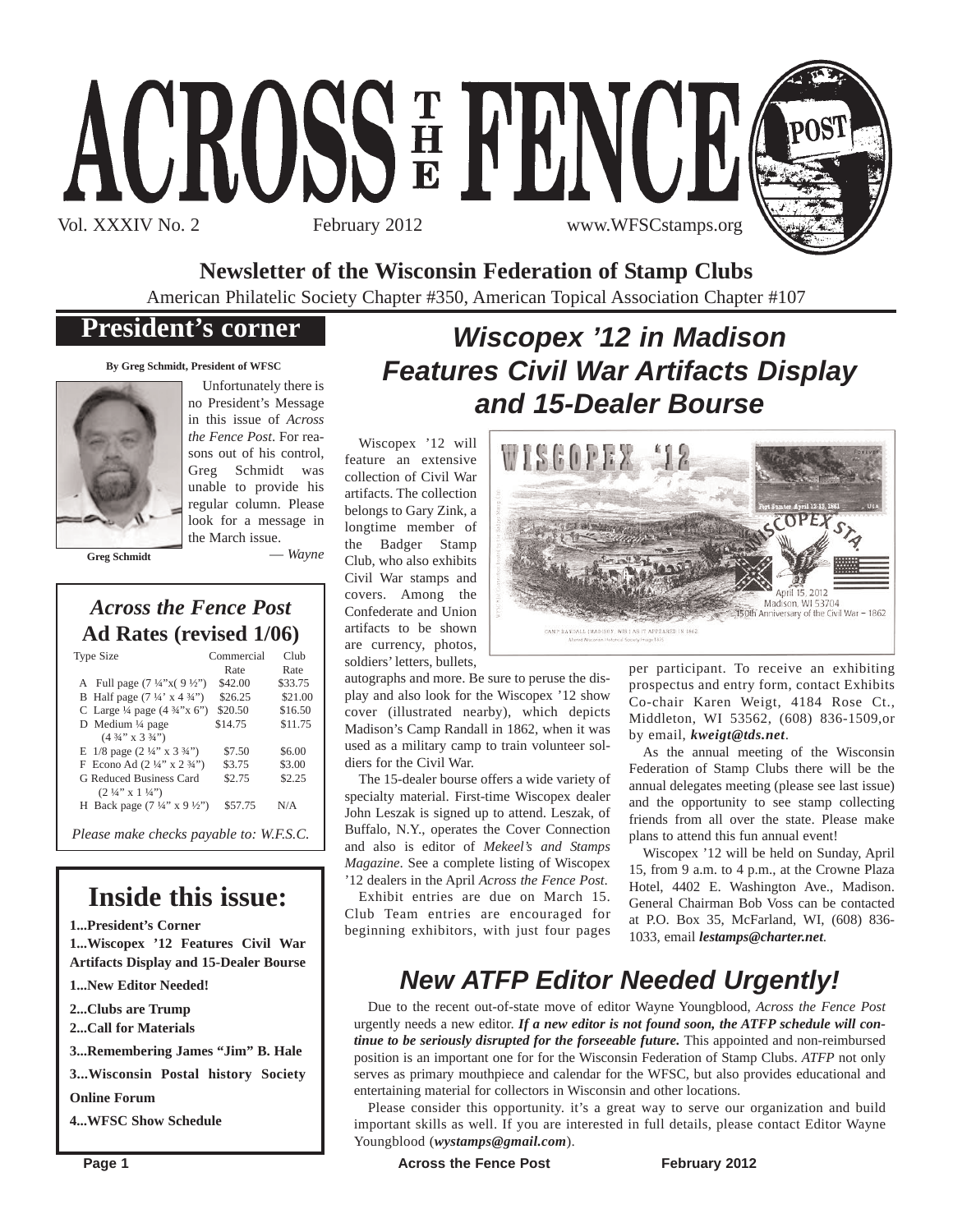### **Clubs are Trump**

#### **By Maurice D. Wozniak**

At a recent meeting of the **Green Bay Philatelic Society**, club members brought up the idea of honoring some long-time members with official life memberships in the club.

During the brief discussion, one of the members suggested with tongue in cheek that they give a life membership to a fellow member who had just volunteered to take on the duties of club historian. It was meant as a joke, and no action was taken. The club is thinking of devising a list of requirements for such an honor.

But it made me think: Giving volunteers for some positions a pass on yearly club dues might be a small incentive to people taking those posts. Most officer positions don't really require a lot of skill and time, just interest and commitment, but a savings of a few dollars per

## *Call for Materials*

Your input to *Across the Fence Post* is not only important on a regular basis, but is also urgently needed. Please consider writing a letter to the editor, a feature or even a caption for your favorite cover or philatelic item.

Please send submissions to Editor Wayne Youngblood (*wystamps@gmail.com*) or P.O. Box 4601, St. Louis, MO 63108-4601.

For artwork, a scan is preferred, but either a photocopy or the original item will work fine. All originals will be returned after scanning.

year would be a token acknowledgement that members appreciate the officers' efforts on their behalf.

Some clubs award "stamp bucks" according to a published schedule for volunteer activities, such as serving as an officer or sitting at the club table at a stamp show. Those accumulated "bucks" can then be used the same as cash at an annual club auction.

It's another way to say "thanks" to volunteers.

**\* \* \***

I should make corrections to a transcription error that appeared in last month's "Clubs Are Trump" column: The items on a show-and-tell program on members' oldest material from their collections, as well as youth activities, were both carried out by the **American Topical Association Chapter 5** group, which meets at the Mayfair Mall, Milwaukee.

Also, to clarify another show-and-tell program at the **Milwaukee Philatelic Society** that involved a Taco Bell Batman cup: Strips of paper inside the cup held a YouTube Internet link that answered the question, "Did you know Bruce Wayne (Batman) collected stamps?" Members could take the address if they wanted to watch the episodes that showed this.

#### **\* \* \***

#### **Program ideas**

A slide show on the Smithsonian Institution's National Philatelic Museum was shown for the

#### **Green Bay Philatelic Society**.

Foreign stamp identification was the emphasis at a recent youth meeting of the **American Topical Association Chapter 5**, Milwaukee. Flash cards with country names and symbols or names that appear on countries' stamps were used, and a board game, Name That Country, was played.

In December, **ATA Chapter 5** had a program on Christmas cards, which are generally not "cards," but rather folded sheets in an envelope. Members shared items from their collections.

#### **\* \* \* What others are doing**

**Badger Stamp Club**, Madison, is moving ahead with plans for a one-day Wiscopex 2012 show, April 15 at the Crowne Plaza Hotel, 4402 E. Washington Ave., Madison. The show cancel design has been submitted to the United States Postal Service for approval, and the show cover mock-up is completed. A committee is working on "banquet-in-a-basket" favors for the awards ceremony. Watch for all important information about Wiscopex in *Across the Fence Post*.

The official address of the **Green Bay Philatelic Society** is now 2016 Baltic Terrace, Green Bay WI 54311.

*\* \* \**

*Information for Clubs Are Trump is gathered from club newsletters. Please send them to Maurice D. Wozniak, 1010 Berlin St., Waupaca WI 54981.*

## **Wisconsin Federation of Stamp Clubs officers** *Across the Fence Post* is the official publication of **Stamp** Clubs, Inc., a

#### PRESIDENT Greg Schmidt

1978 Fox Burrow Court Neenah WI 54956-1184 gschmidt7@new.rr.com

VICE PRESIDENT Vacant

#### **SECRETARY**

Ken Grant kgrant@uwc.edu

#### TREASURER

Allen E. Vick 2090 River Estate Lane Stoughton WI 53589 Norskelodge@aol.com

#### VP YOUTH DIVISION MaryAnn Bowman

P.O. Box 1451 Waukesha WI 53187

#### NE REGION VP Vacant (due to death of Al Marcus)

Green Bay Phil. Soc. Northwoods Phil. Soc. (Iron Mountain) Outagamie Phil. Soc.

#### Wisc. Postal Hist. Soc. EAST CENT. REGION VP Vern Witt

Fond du Lac Stamp Club Kettle Moraine Coin & Stamp Club Manitowoc Phil. Soc. Oshkosh Phil. Soc. Sheboygan Stamp Club

#### SW REGION VP John Pare

Badger Stamp Club Baraboo Stamp Club Janesville Stamp Club Monroe Stamp & Postcard Club

#### SOUTH CENTRAL REGION VP Art Schmitz

pescador@milwpc.com Waukesha County Phil. Soc.

#### SE REGION VP Art Schmitz

pescador@milwpc.com Am. Top. Assn. (Chap. 5) North Shore Phil. Soc. (Milw.) Northwestern Mutual Stamp Club Polish American Stamp Club Wauwatosa Phil. Soc. American Air Mail Soc. (Billy

Mitchell Chapter) Germany Phil. Soc. (Chap. 18)

Italian American Stamp Club Milwaukee Phil. Soc.

#### CENTRAL REGION VP Mike Lenard

mjlenard@aol.com Central Wisc. Stamp Club Chippewa Valley Stamp Club Lakeland Stamp & Coin Club Wisconsin Valley Phil. Soc.

the Wisconsin Federation of Stamp Clubs, Inc., a 501c3 non-profit organization. WFSC also is a life member of the APS (since 1953). For more information about WFSC, please contact the Central Office.

AFTP is published monthly September through April, and every other month May through August (10 issues per year). News of Wisconsin collectors, club news and gratis original philatelic features are welcomed. The editor accepts submissions in any format, but prefers email if possible. Editor reserves the right to make editorial changes to submitted copy.

Material appearing in AFTP not carrying an individual copyright notice may be reproduced only by not-for-profit organizations, provided the author(s) and AFTP receive credit or attribution. All materials carrying an individual copyright notice are the sole property of the author(s).

Unless explicitly stated by an officer in conjunction with official WFSC business, opinions expressed by the editor or individual authors are not necessarily endorsed by the WFSC.

Submission deadlines for editorial and avertising materials are for the 1st of the month preceding month of publication (i.e. Jan. 1 for Feb. issue).

Show calendar information and ther editorial matter and listings, should be sent to: Wayne L. Youngblood, Editor ATFP, P.O. Box 4601, St. Louis MO 63108-4601. (wystamps@gmail.com) phone: 314-454-9689.

Advertising material and payment should be sent to Dave Carney, Advertising Manager, AFTP, P.O. Box 55, Kimberly, WI 54136-0055. (dcarneyl@new.rr.com) phone: 920-687-9077. For a complete list of advertising rates and policies (display, classified and listings), request a copy from the advertising manager.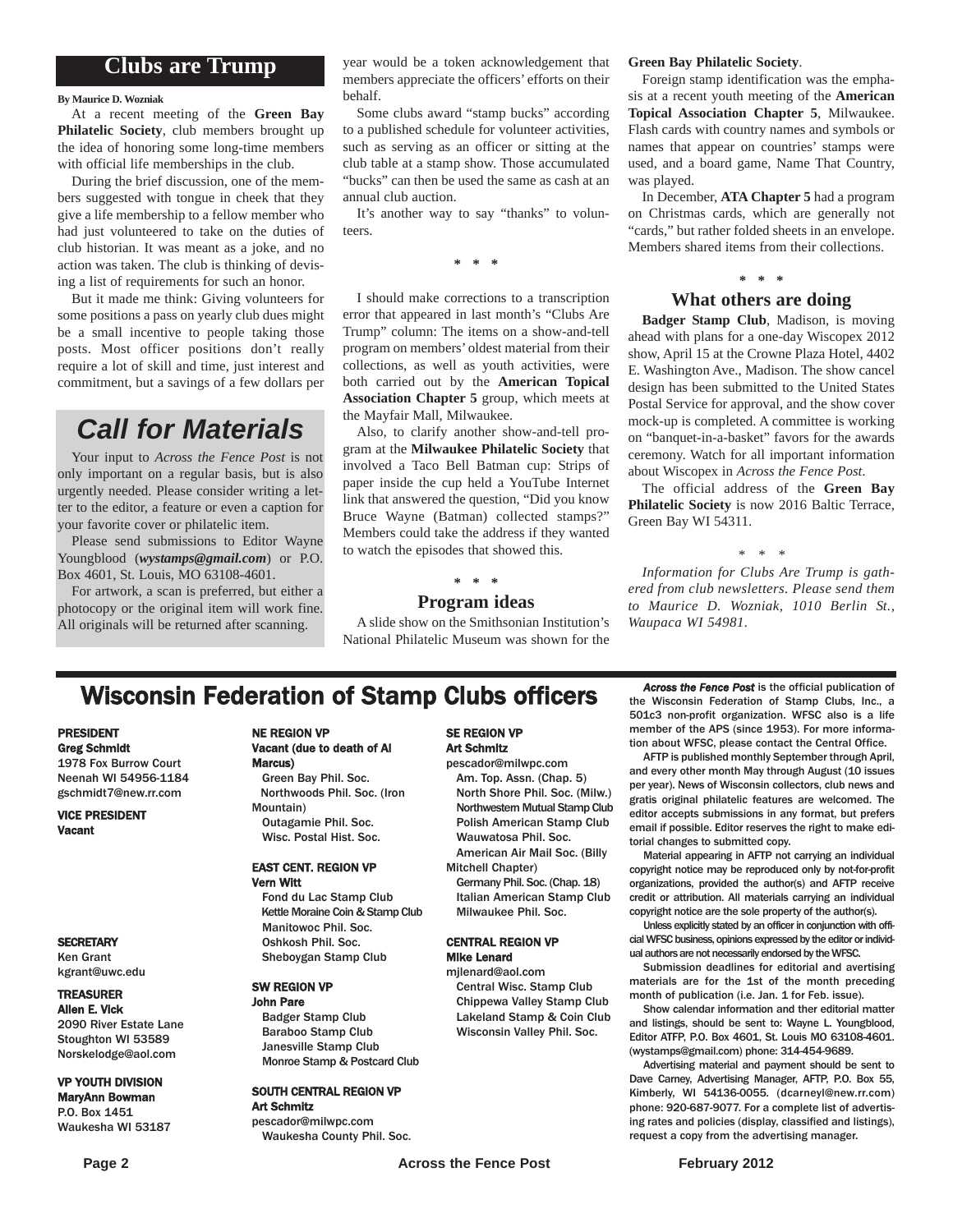# *Remembering James "Jim" B. Hale*

#### **By John Pare**

Jim Hale (1922-2007) was a long-time member of the Badger Stamp Club in Madison. In his later years he didn't attend meetings very often, but when he did we welcomed his deep knowledge of Wisconsin philately. Jim really didn't know me but I knew him and admired his work.

I remember his exhibit, *Door County Post Offices*, at Wiscopex '95 in Madison. It was my first exposure to Wisconsin Postal History. The following year he published *Going for the Mail: A History of Door County Post Offices* (Green Bay, Wis., Brown County Historical Society, 1996), a book whose organization and format provide guidance to philatelists preparing county postal history exhibits. I refer to it often. In 2000, again at Wiscopex in Madison – this time Wiscopex '00 – Jim showed his single frame exhibit, *My Cousin Nathan*. This exhibit showed UX72, the 9¢ green postal card released in 1977 to honor Nathan Hale. Was Jim really related to Nathan Hale? I don't know.

More than his exhibits and publications, Jim will likely be remembered by most for his long tenure as editor of *Badger Postal History*. Jim edited the *BPH* for 17 years (1970-87) and he was a co-editor for 10 more years (1969-70 and 1987-93). He paid his dues to the philatelic community in Wisconsin. Many of these achievements were noted in "Closed Album: James B. Hale," written by Karen Weigt in the February 2008 *Badger Postal History*. Bill Robinson and Paul Schroeder also contributed recollections about Jim. Jim died Nov. 4, 2007, just about four years ago.

Although I didn't know him at the time, my first contact with Jim Hale came in the 1970s, when I began collecting Bermuda aerophilately, specifically the 1937 and 1938 First Flights linking Bermuda to New York and Baltimore (FAM-17). Bermuda, you ask? What does Bermuda have to do with Jim Hale? Well, shown nearby are two covers. The first, from



1937, is addressed to James B. Hale of Stoughton, Wis., a boy of 15 years at the time. The second cover is addressed to Harry B. Hale of Stoughton, Jim's father. These were covers serviced by Jim and his father more than 70 years ago.

As an adult professional, Jim was a wildlife biologist. In preparing this article, I found another cover in my collection that linked Jim to Bermuda. This time it is a 1995 cover addressed to Jim from David

Wingate. David Wingate is a prominent Bermuda wildlife biologist responsible for find-



island. I'm not sure what the envelope might have contained, but I assume it was correspondence between professional acquaintances. That cover also

ing and re-establishing a colony of Cahows, long considered an extinct bird species on that

 $\frac{1}{2}$ 

B. Hale

is shown nearby. So, while most of our memories of Jim center on his contributions to Wisconsin philately, I have always been elated to discover him smack in the middle of my Bermuda collection.

# *Wisconsin Postal History Society Online Forum*

In case you didn't already know, the Wisconsin Postal History Society now has its own online forum. This forum is available to all active members of the Wisconsin Postal History Society and can be found at the following web address:

Harri

BERMUDA - U.S. SERVICE R.M.A. "CAVALIER" FIRST FLIGHT

*www.wfscstamps.org/Clubs/WisconsinPostalHistory/Members/forum/index.php*

However, if you are not already a member of the WPHS, don't run to the site immediately, as you will be asked for member verification.

These login credentials are required due to a variety of technical and security reasons and also to allow access only to active members.

Once at the forum, you can browse most items as a guest, but registering and joining the forum will allow you to view all categories and boards, along with having the ability to post comments and share content within the WPHS community.

When in the forum, you will notice a variety of general discussion boards, boards for posting covers and postmarks, boards for sharing research and photos, boards for posting want ads or items for sale/exchange and, most importantly, a board where the current issue of *Badger Postal History* will be available for download in full color.

If you are interested in Wisconsin postal history and are not already a member of WHPS, please consider joining. Annual dues are \$15 per year, and there is an annual meeting at Wiscopex, a meeting at Milcopex most every fall and the quarterly *Badger Postal History* journal.

For more information, write to President Darren Mueller, PO Box 343, Oak Creek WI 53154-0343, or by email: *darren.mueller@juno.com*.